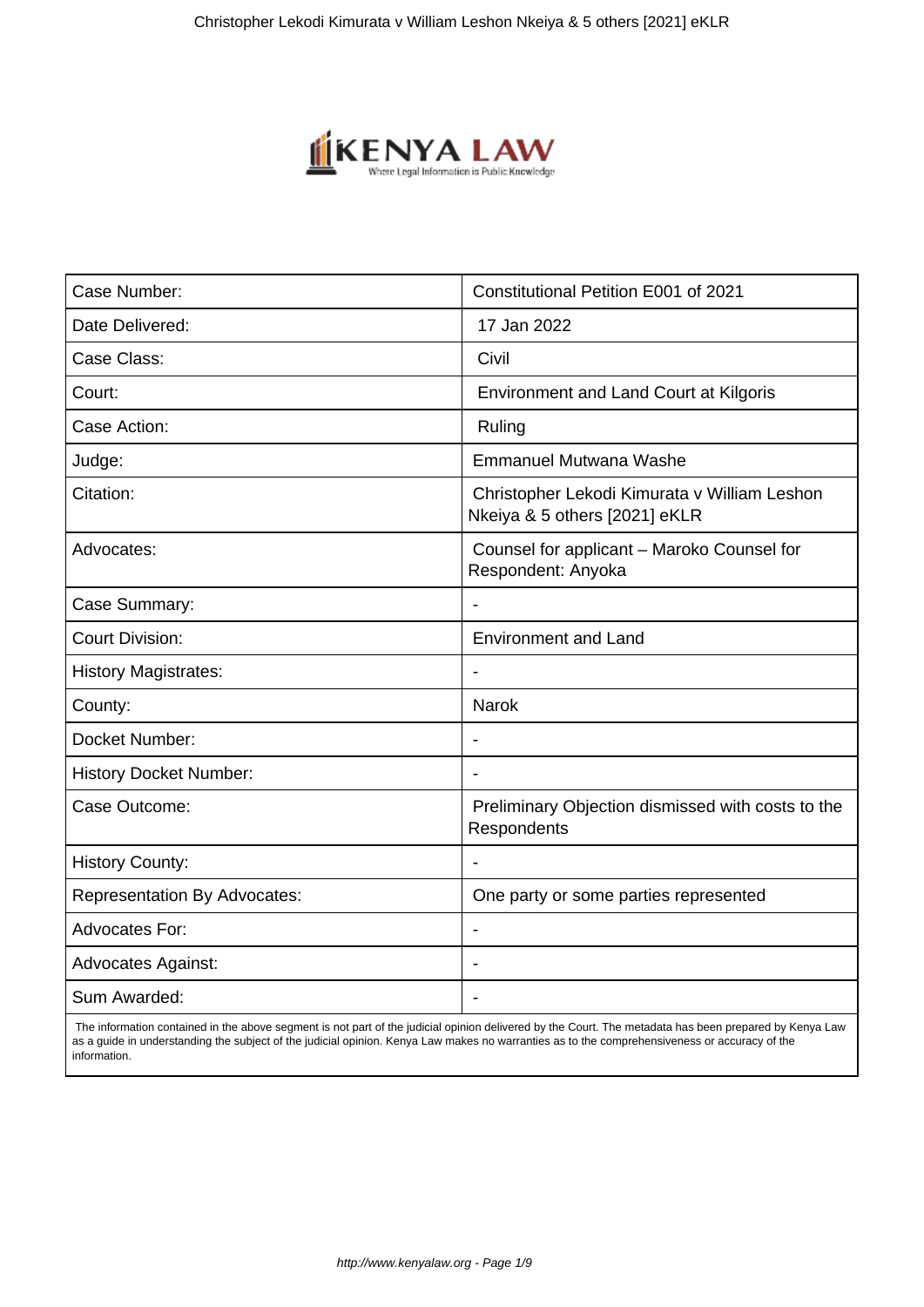## **REPUBLIC OF KENYA**

### **IN THE ENVIRONMENT AND LAND COURT**

## **AT KILGORIS**

# **CONSTITUTIONAL PETITION NUMBER E001 OF 2021**

## **IN THE MATTER OF ENFORCEMENT & INTERPRETATION OF THE CONSTITUTION**

**&**

# **IN THE MATTER OF CONTRAVENTION OF FUNDAMENTAL RIGHTS AND FREEDOMS UNDER ARTICLES, 27,28,40 AND 47 OF THE CONSTITUTION OF KENYA,2010**

**&**

# **IN THE MATTER OF CONTRAVENTION OF RIGHTS TO PROTECTION TO AN INDIVIDUAL'S RIGHT TO PROPERTY**

## **&**

## **FREEDOM FROM DISCRIMINATION, HUMAN DIGNITY AND RIGHTS TO FAIR ADMINISTRATION ACTION**

**&**

## **IN THE MATTER OF TRANSMARA/MEGUARA/44**

#### **BETWEEN**

**CHRISTOPHER LEKODI KIMURATA..........................................................................................PETITIONER**

## **AND**

| SENIOR PRINCIPAL MAGISTRATE, KILGORIS LAW COURTS3RD RESPONDENT |  |
|----------------------------------------------------------------|--|
|                                                                |  |
|                                                                |  |
|                                                                |  |

### **RULING**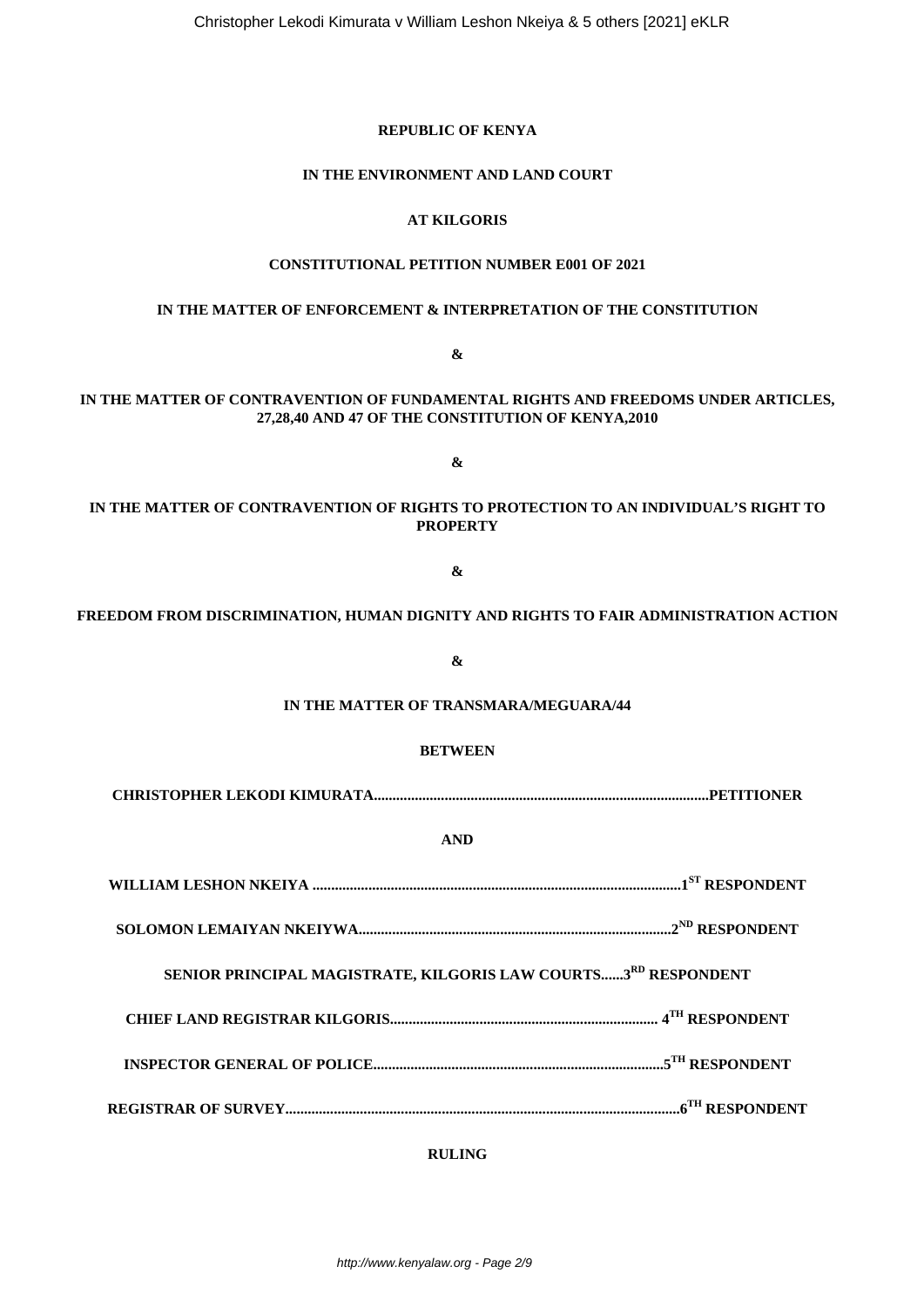## Christopher Lekodi Kimurata v William Leshon Nkeiya & 5 others [2021] eKLR

The issue for determination before this Honourable Court is the Preliminary Objection by the  $1<sup>st</sup>$  and  $2<sup>nd</sup>$  Respondent/Applicants (hereinafter referred to as "the Applicants") dated  $4<sup>th</sup>$  October 2021 and filed on the  $6<sup>th</sup>$  of October 2021 (hereinafter referred as "the Preliminary Objection")

The Preliminary Objection raises Four (4) grounds for determination which are mainly;-

a. THAT the Petition dated  $22<sup>nd</sup>$  September 2021 seeking among other Orders, an Order of Certiorari to quash the decision and proceedings in Kilgoris ELC No.14 of 2018 is time barred by virtue of the Provisions of Section 9 (3) of the Law Reform Act Cap 26 and Order 53 Rule 2 of the Civil Procedure Rules 2010.

b. THAT the Prayer seeking for an Order of Certiorari to quash all documents and records held by the 4<sup>th</sup> and 6<sup>th</sup> Respondents regarding land parcels TRANSMARA/MEGUARA/44 AND TRANSMARA/MEGUARA/150 is Res Judicata as it was the subject of the proceedings and judgement in KILGORIS ELC PMCC NO.14 OF 2018 where the Petitioner's sons were the Defendants while the 1<sup>st</sup> and 2<sup>nd</sup> Respondents were the 1<sup>st</sup> Plaintiff and husband to the 2<sup>nd</sup> Plaintiff therein respectively.

c. THAT the Petitioner is guilty of Constitutional avoidance as the Petition herein discloses no constitutional violation against the Petitioner as alleged and is just but a short cut from appealing against the decision of the trial magistrate in Kilgoris ELC PMCC No.14 of 2018.

d. THAT the instant Petition is therefore bad in law, frivolous, vexatious, scandalous, and designed to be a waste of this Honourable Court's time, thus outrightly an abuse of the Court process.

e. THAT the Application and Petition dated  $22<sup>nd</sup>$  September 2021 are devoid of merit deserving to be dismissed with costs to the  $1<sup>st</sup>$ and 2<sup>nd</sup> Respondents.

The Preliminary Objection was served on the Petitioner/Respondent as well as The Attorney General who is on record for the  $3<sup>rd</sup>$ ,  $4^{\text{th}}$  ,5<sup>th</sup> and 6<sup>th</sup> Respondents pursuant to a Memorandum of Appearance filed on the 19<sup>th</sup> October 2021.

The Applicants filed their Submissions in support of the Preliminary Objection on the 19<sup>th</sup> October 2021 together with the necessary authorities and effected proper service on the other parties.

The Petitioner/Respondent filed his Written Submissions in opposition to the Preliminary Objection on the 15<sup>th</sup> November 2021 together with the authorities in Support thereof.

The Attorney General on behalf of the  $3<sup>rd</sup>$ ,  $4<sup>th</sup>$ ,  $5<sup>th</sup>$  and  $6<sup>th</sup>$  Respondents has not filed any submissions either in support or opposition to the Preliminary Objection.

## **ISSUES FOR DETERMINATION**.

A) Is the Prayer of Certiorari prayed in the Petition dated 22<sup>nd</sup> September 2021 seeking to quash the decision and proceedings in KILGORIS ELC PMCC No.14 of 2018 time barred by virtue of Section 9(3) of the Law Reform Act, Cap 26 and Order 53 Rule 2 of the Civil Procedure Rules 2010"

Section 9 (3) of the Law Reform Act states as follows;-

**" In the Case of an Application for an Order of Certiorari to remove any judgment, order, decree, conviction or other proceedings for the purposes of its being quashed, leave shall not be granted unless the application for leave is made not later than Six (6) months after the date of that judgment, order, decree, conviction or other proceeding or such shorter period as may be prescribed under any written law; and where that judgement, order, decree, conviction or other proceedings is subject to appeal, and a time is limited by law for the bringing of the appeal, the court or judge may adjourn the application for leave until the appeal is determined or the time for appeal has expired."**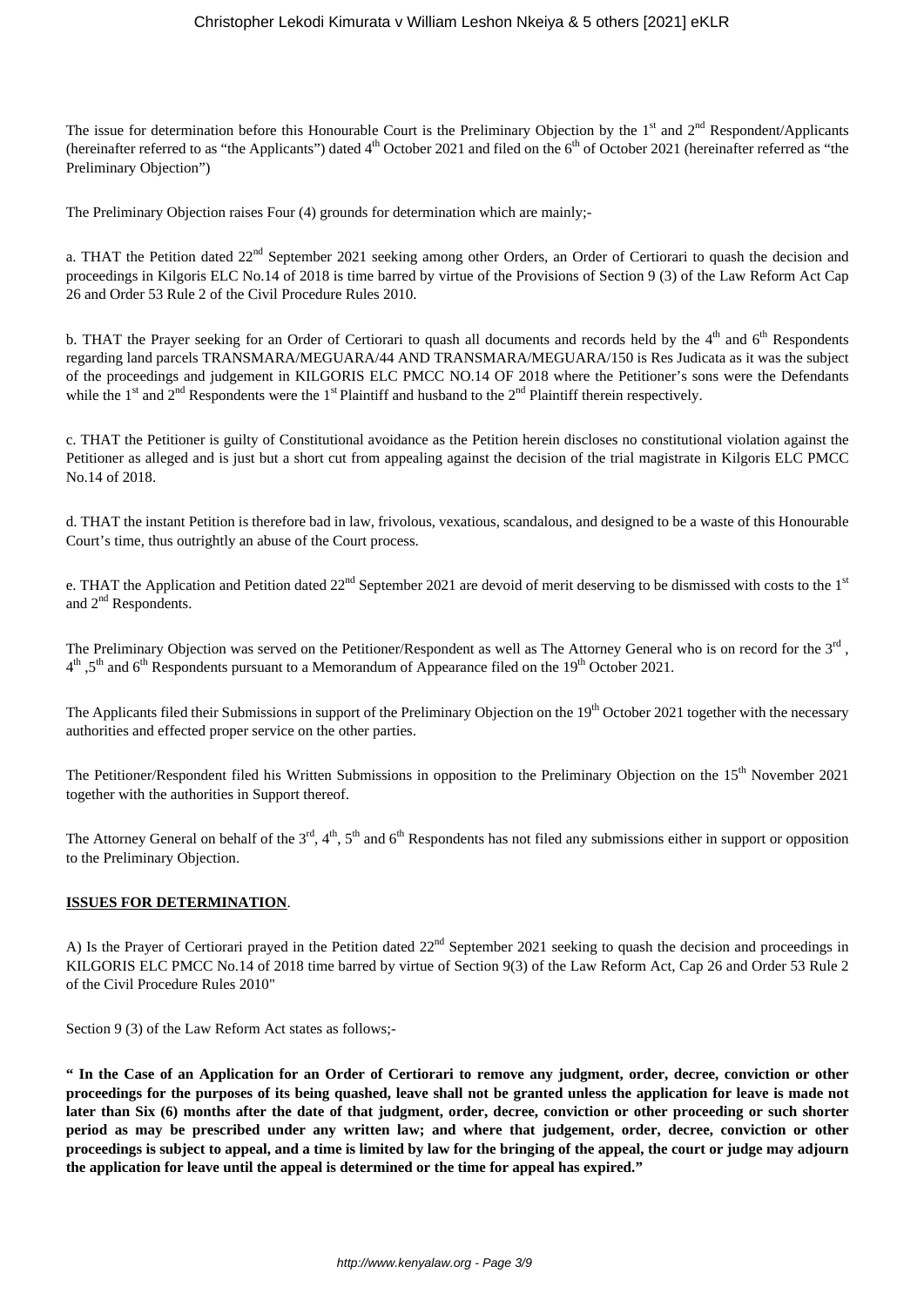On the Other hand, Order 53 Rule 2 of the Civil Procedure Rules, 2010 states as follow;-

**"Leave shall not be granted to apply for an Order of Certiorari to remove any judgment, order, decree, conviction or other proceedings for the purposes of its being quashed, unless the application for leave is made not later than Six months after the date of the proceedings or such shorter period as may be prescribed by the Act; and where the proceeding is subject to appeal and a time is limited by law for the bringing of the appeal, the judge may adjourn the application for leave until the appeal is determined or the time for appealing has expired."**

The Applicants submit in their written submissions that any Application for an Order of Certiorari to quash a judgement and proceedings can only be entertained if it is brought within Six months from the time such judgement was issued.

According to the Applicants, the judgement in Kilgoris ELC PMCC No.14 of 2021 which the Petitioner/Respondent seeks to Quash by way of Certiorari was delivered on the 24/09/2020.

The Applicants state that the Petition before Court was filed on 22/9/2021 after the prescribed period of Six Months as provided in Section 9 (3) of the Law Reform Act, Cap 26 and Order 53 Rule 2 of the Civil Procedure Rules.

## The Applicants have relied on the Authority of *KENYA ASSOCIATION OF AIR OPERATORS-VERSUS- KENYA AIRPORTS AUTHORITY & ANOTHER, CIVIL APPEAL No. 285 OF 2013 (2018) eKLR.*

In addition to the above grounds, Applicants submit that even if the Court would be inclined to hear the Petition, the Courts hands are tied because there is no application for enlargement of time beyond the Six Months period and this effectively contravenes a substantive provision of the law governing applications of Certiorari as appertains jurisdiction of the Court which is not a mere procedural technicality to be cured by Article 159 (2) of the Constitution.

The Petitioner/Respondent opposes the Applicants in the Preliminary Objection by raising the following arguments.

First and foremost, the Petitioner/Respondent states that the Petition before Court is brought under Articles 2,3,4,22,23,40 and 258 of the Constitution of Kenya, 2010.

Consequently, a distinction needs to be made when dealing with proceedings under Articles 22 and 258 of the Constitution seeking the enforcement of human rights and fundamental freedoms by way of a judicial review order of Certiorari on one hand and proceedings in the nature of judicial review seeking an order of Certiorari, but which proceedings do not seek the enforcement of human rights or fundamental freedoms on the other hand.

In other words, can a Petitioner seeking to enforce his/her rights through a Constitutional Petition under Articles 22 and 258 of the Constitution be denied that right by the provisions Sections 9 (3) of the Law Reform Act, Cap 26 and Order 53 Rule 2 of the Civil Procedure Rules, 2010"

This Court has noted with appreciation the authority of **METAL BOX CO LIMITED -VERSUS- CURRYS LIMITED, (1988) 1 ALL ER 341 and then Kenyan Authority KARIUKI KIBOI -VERSUS- ATTORNEY GENERAL eKLR, NAIROBI CIVIL APPEAL NO.90 OF 2015**, where the Court of Appeal heard and determined a claim which arose in the mid- 1980s and but a Petition was filed in 2010.

The Court of Appeal held as follows;-

**"Unless expressly stated in the Constitution, the period of limitation in the Limitation of Actions Act do not apply to violation of rights and freedoms guaranteed in the Constitution. The Law concerning limitations of actions cannot be used to shield the state or any person from claims of enforcement of fundamental rights and freedoms protected under the Bills of Rights."** 

In the Case of **ENVIRONMENT & LAND PETITION NUMBER 28 OF 2017 BETWEEN SAMUEL KIMONDO THEURI-**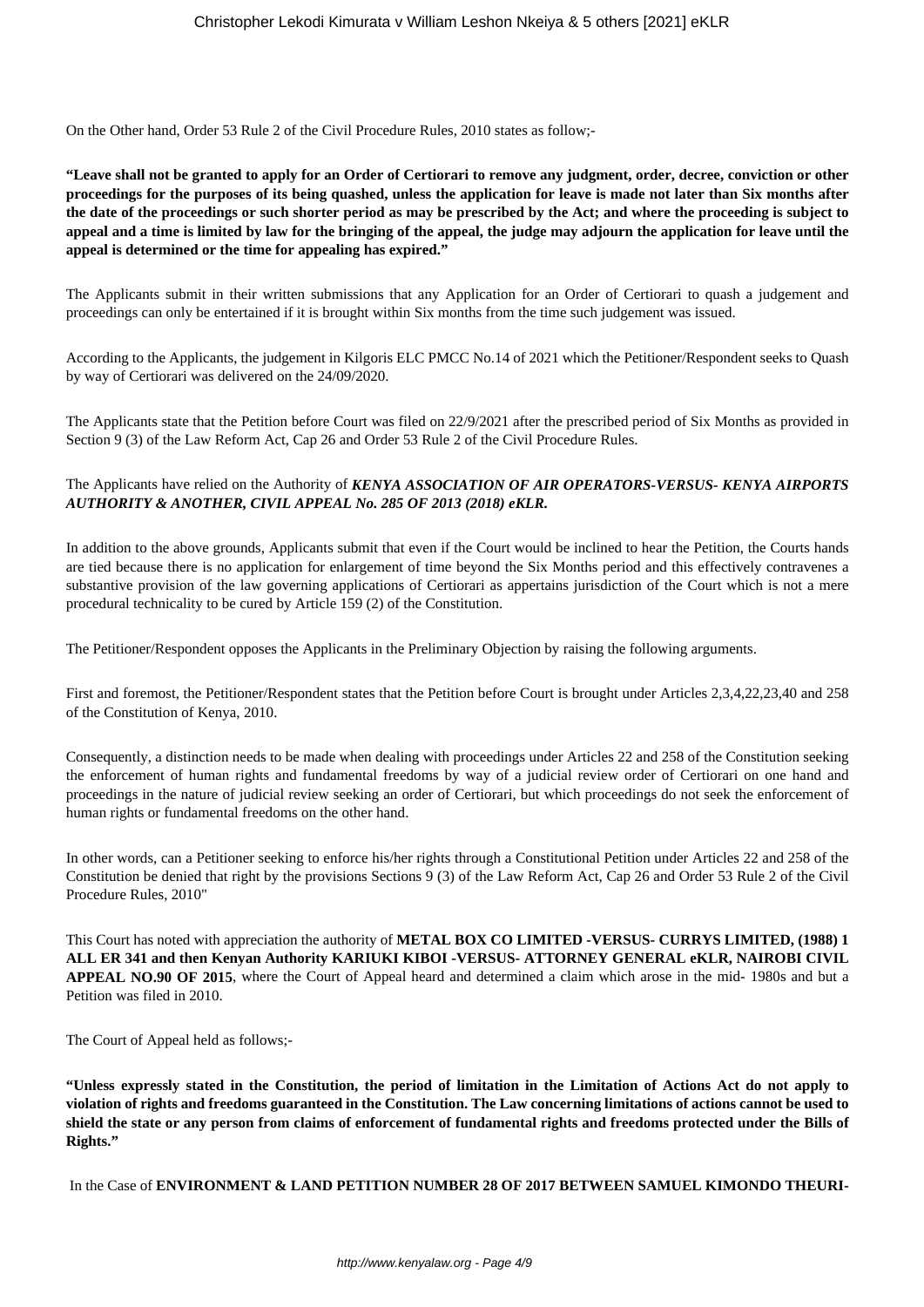**VERSUS-MOHAMMED SWAZURI & 2 OTHERS (2018) eKLR**, again cited by the Petitioner/Respondent, the Learned Judge held as follows;-

**"On the first issue, the Respondents and the Interested Party are contending that the judicial review proceedings were not brought within 6 months. It is important to note that this application was brought as an interlocutory application under a constitutional petition. These are not proceedings which were commenced by way of judicial review. If the proceedings had been brought under judicial review, then the issue of 6 months would have come in. This Court is empowered to grant reliefs of judicial review when hearing a matter commenced as a Constitutional petition. I therefore find that the application which seeks judicial review is not barred by the 6 months period."**

A perusal of the Petitioner/Respondent's Petition dated 22<sup>nd</sup> September 2021 invokes Articles 3,20,22,23,27,28,40,47 & 159 of the Constitution of Kenya in its heading.

The Petitioner/Respondent has outlined the Rights provided under the above Articles and decried of their breach in the proceedings and judgement delivered on the  $24<sup>th</sup>$  of September 2020 through Kilgoris ELC PMCC No.14 of 2018.

Indeed, The Petitioner/Respondent alleges that the proceedings and judgment delivered 24<sup>th</sup> of September 2020 affect the proprietary rights of the Petitioner as regards the property known as TRANSMARA/MEGUARA/44.

Consequently therefore, the Court is satisfied that indeed the Petitioner herein is seeking remedy of a Constitutional nature and not of a Judicial Review nature as provided for under the Law Reform Act, Cap 26.

Section 9(3) of the Law Reform Act and Section 53 Rule 2 of the Civil Procedure Rules, 2010 apply in proceedings instituted under the Law Reform Act by a party seeking to cancel, compel and/or rectify decisions made by a Public Body/Person in exercise of their constitutional or statutory powers delegated to them.

In conclusion therefore, the Applicants ground as regards to the Provisions of Section 9(3) of the Law Reform Act and Section 53 Rule 2 of the Civil Procedure Rules 2010 is hereby dismissed.

#### **B) IS THE ORDER OF CERTIORARI QUASHING ALL THE DOCUMENTS AND RECORDS HELD BY THE 4TH AND**  $6^{TH}$ **TH RESPONDENTS REGARDING LAND PARCELS TRANSMARA/MEGUARA/44 AND TRANSMARA/MEGUARA/150 RES JUDICATA"**

In deciding this issue, the Court shall be guided by Section 7 of the Civil Procedure Act which states as follows;-

**" No court shall try any suit or issue in which the matter directly and substantively in issue has been directly and substantively in issue in a former suit between the same parties, or between parties under whom they or any of the them claim, litigating under the same title, in a court competent to try such subsequent suit or the suit in which such issues has been subsequently raised, and has been heard and finally decided by such a court."**

In the matter of **JOHN FLORENCE MARITIME SERVICES LIMITED & ANOTHER -VERSUS- CABINET SECRETARY, TRANSPORT & INFRASTRUCTURE & 3 OTHERS (2021) eKLR,** the Supreme Court of Kenya held as follows;-

**"Hence, whenever the question of Res Judicata is raised, a Court will look at the decision claimed to have settled the issues in question, the entire pleadings and record of the previous case; and the instant case to ascertain the issues determined in the previous case, and whether these are the same issues in the subsequent case. The Court should ascertain whether the parties are the same, or are litigating under the same title; and whether the previous case was determined by a court of competent jurisdiction."**

In the Case of **BERNARD MUGO NDEGWA -VERSUS- JAMES NDERITU GITHAE & 2 OTHERS (2010)** eKLR, when evaluating Res Judicata, the following five distinct headings should be of guidance;-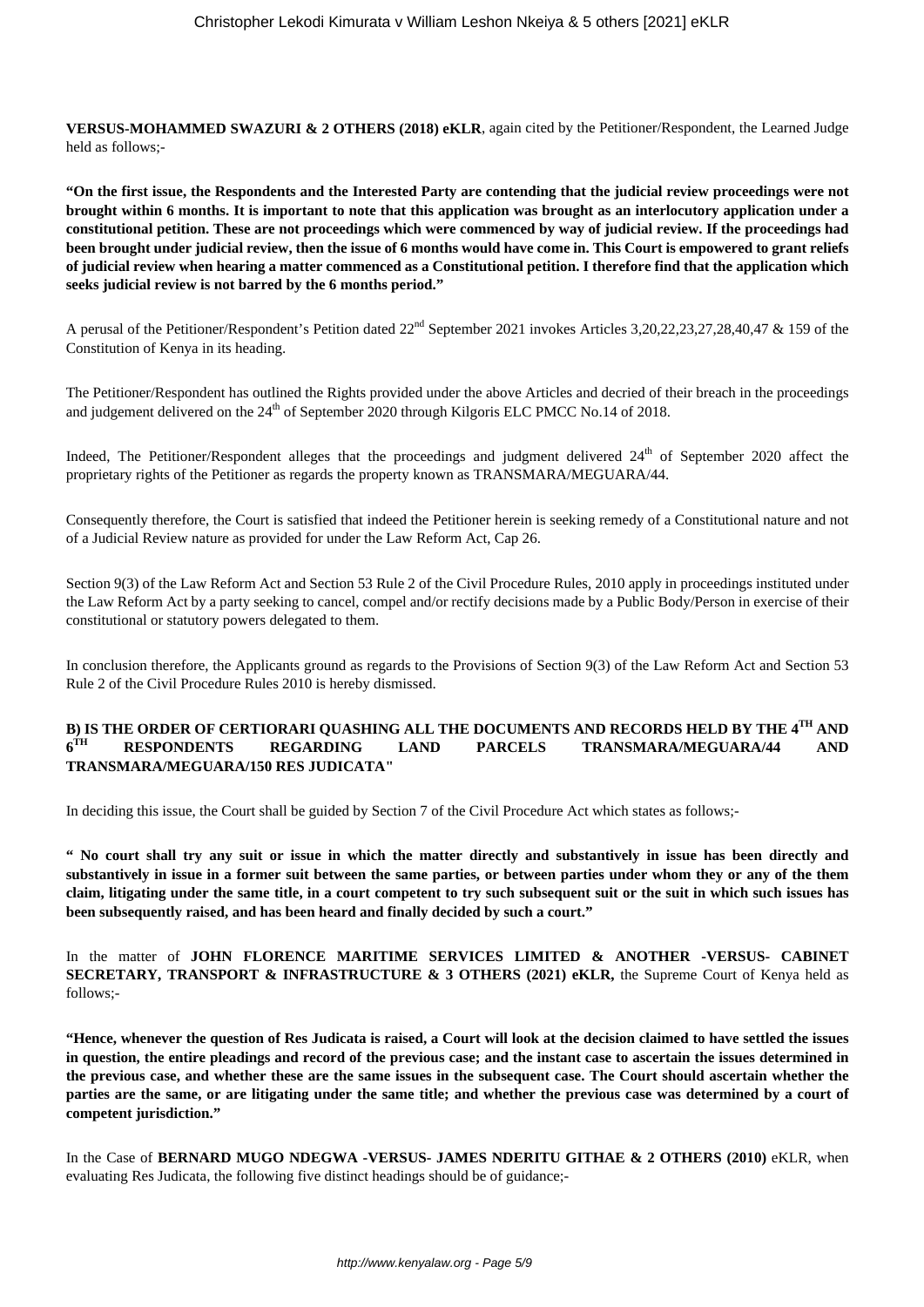**i)The matter in issue is identical in both suits.**

**ii)The Parties are in the suit are the same.**

**iii)sameness of the title/claim.**

**iv)concurrence of jurisdiction**

**v)Finality of the previous decision.** 

In the case of **OKIYA OMTATAH OKOITI & ANOTHER -VERSUS- THE ATTORNEY GENERAL & ANOTHER PETITION NO.593 OF 2013 (2014) eKLR,** the Learned Judge stated as follows;-

**"Whereas these principles have generally been applied liberally in civil matters, the same cannot be said of their application in constitutional matters. I say so because, in my view, the principle of res judicata can and should only be invoked in constitutional matters in the clearest of cases and where a party is relitigating the same matter before the constitutional court and where the court is called upon to redetermine an issue between the same parties and on the same subject matter. While therefore the principle is a principle of law of wide application, it must be sparingly invoked in rights-based litigation and the reason are obvious."**

The Court having established the parameters applicable in making a determination on the issue of Res Judicata, it now looks at the facts and evidence before it.

The Applicants state in their submissions that the issue canvassed in the proceedings and judgment of KILGORIS ELC PMCC NO.14 OF 2018 is trespass on the property known as TRANSMARA/MEGUARA/150 owned by the WILLIAM LESHON KKEYUA & SALOME LEMAYIAN NKEIYUA.

The persons alleged to have trespassed on the property known as TRANSMARA/MEGUARA/150 were namely PAUL SANINGO CHRISTOPHER, EMAULE KORIKO and TIREN SERERE who were the Defendants.

Upon hearing all the parties in the proceedings namely KILGORIS ELC PMCC NO.14 OF 2018, the Court made a finding that the Defendants namely PAUL SANINGO CHRISTOPHER, EMAULE KORIKO and TIREN SERERE vacate the Plaintiffs property within Ninety (90) Days failure to which eviction should be done.

The Applicants therefore believe that the ownership and/or legitimacy of the property known as TRANSAMARA/MEGUARA/150 was duly determined in the proceedings known as KILGORIS ELC PMCC NO.14 OF 2018 and cannot be canvassed again in this Petition.

The Petitioner/Respondent on the other hand opposes the Applicants allegations and state that the both the parties and property in litigation in the proceedings known as KILGORIS ELC PMCC NO.14 OF 2018 are not the same as in the present Petition.

The Court has evaluated the submissions of both parties and make the following conclusions; -

i. According to the Applicants written submissions, the issue before KILGORIS ELC PMCC NO.14 OF 2018 was trespass on the property known as TRANSMARA/MEGUARA/150.

The conclusion of that litigation was the order to vacate issued against the Defendants namely PAUL SANINGO CHRISTOPHER, EMAULEKORIKO and TIREN SERERE.

In this present Petition, the issue is the infringement of the Petitioner's Right to own property under Article 40 of the Constitution of Kenya, 2010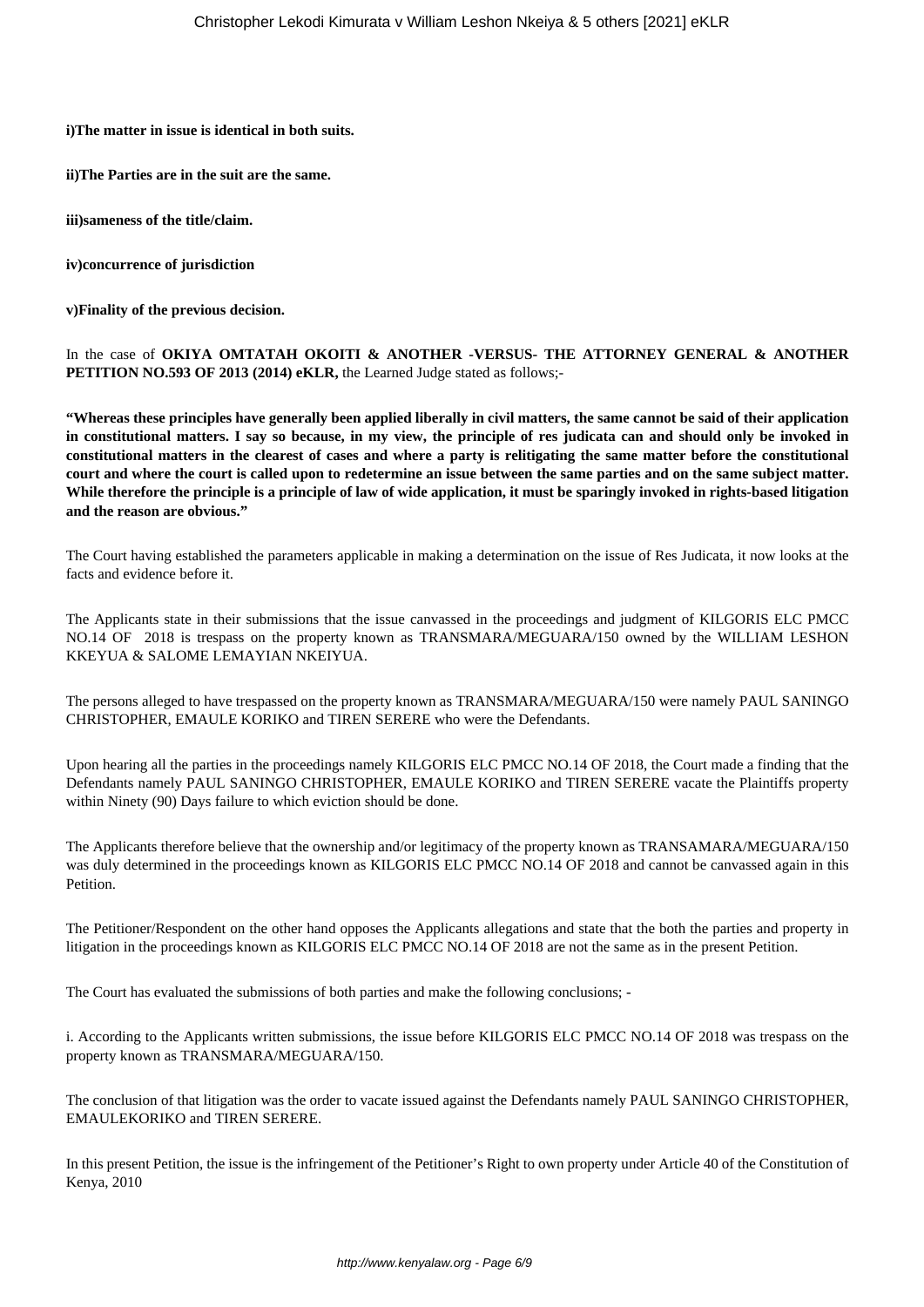The Petitioner in this present Petition also seeks a fair hearing as provided for under Article 47 of the Constitution, 2010 before any Rights to his property known as TRANSMARA/MEGUARA/44 are infringed and/or tempered with.

Clearly, the issues for determination in the proceedings known as KILGORIS ELC PMCC NO.14 OF 2018 and the present Petition cannot be similar by any standard.

ii. Looking at the parties in the proceedings known as KILGORIS ELC PMCC NO.14 OF 2018, the Plaintiffs were WILLIAM LESHON KKEYUA & SALOME LEMAYIAN NKEIYUA while the Defendants were VERSUS PAUL SANINGO CHRISTOPHER, EMAULE KORIKO & TIREN SERERE.

In the present Petition, the Petitioner is CHRISTOPHER LEKODI KIMURATA and Respondents are WILLIAM LESHON NKEIYA, SOLOMON LEMAYIAN NKEIYWA, SENIOR PRINCIPAL MAGISTARE, KILGORIS LAW COURT, CHIEF LAND REGISTRAR,

KILGORIS, INSPECTOR GENERAL OF POLICE AND REGISTRAR OF SURVEY.

Looking at the two matters, it is only the Applicants that appear in both proceedings.

However, the inclusion of the Applicants in the present Petition does not automatically render the Petition Res Judicata.

The Applicants inclusion in this present Petition is to give them an opportunity to participate in the constitutional issues that have emanated from the proceedings and/or judgment obtained in KILGORIS ELC PMCC NO.14 OF 2018 delivered on the 24<sup>th</sup> of September 2020 in their favour.

iii. On the issue of whether the parties are litigating under the same title, the Court finds in the negative.

In the proceedings undertaken in KILGORIS ELC PMCC NO.14 OF 2018, the Title in issue was TRANSMARA/MEGUARA/150 while in this Petition the property in issue is TRANSMARA/MEGUARA/44.

iv. Lastly, in the proceedings known as KILGORIS ELC PMCC NO.14 OF 2018, the issued which was heard and determined appertained to trespass by the Defendants namely PAUL SANINGO CHRISTOPHER, EMAULE KORIKO & TIREN SERERE.

In the present matter, the issue for determination is the Petitioner's rights over his property known as TRANSMARA/MEUARA/44 as appertains to Article 40 and Article 47 of the Constitution affected by the Judgment of KILGORIS ELC PMCC NO.14 OF 2018.

This issue in the present Petition was never discussed and/or adjudicated by the judgment delivered on the  $24<sup>th</sup>$  September 2020.

In conclusion therefore, this Court dismisses the second ground regarding Res Judicata.

## **C) DOES THIS PRESENT PETITION DEMONSTRATE CONSTITUTINAL AVOIDANCE"**

On the third ground, the Applicants submit that the Petitioner's prayers in the present Petition canvassed can be urged through other lawful avenues and not necessarily through a Constitutional Petition as filed herein.

## The Applicants have placed reliance on the case of **MARTIN MUTHIKE NDAMBUKI -VERSUS- DIRECTLINE ASSUARNCE CO.LIMITED & 2 OTHERS (2021) eKLR.**

In this judgment, the Learned Judge was of the view that litigants should not be in a rush to institute constitutional petitions even when there is a statute that can effectively resolve the issue in dispute.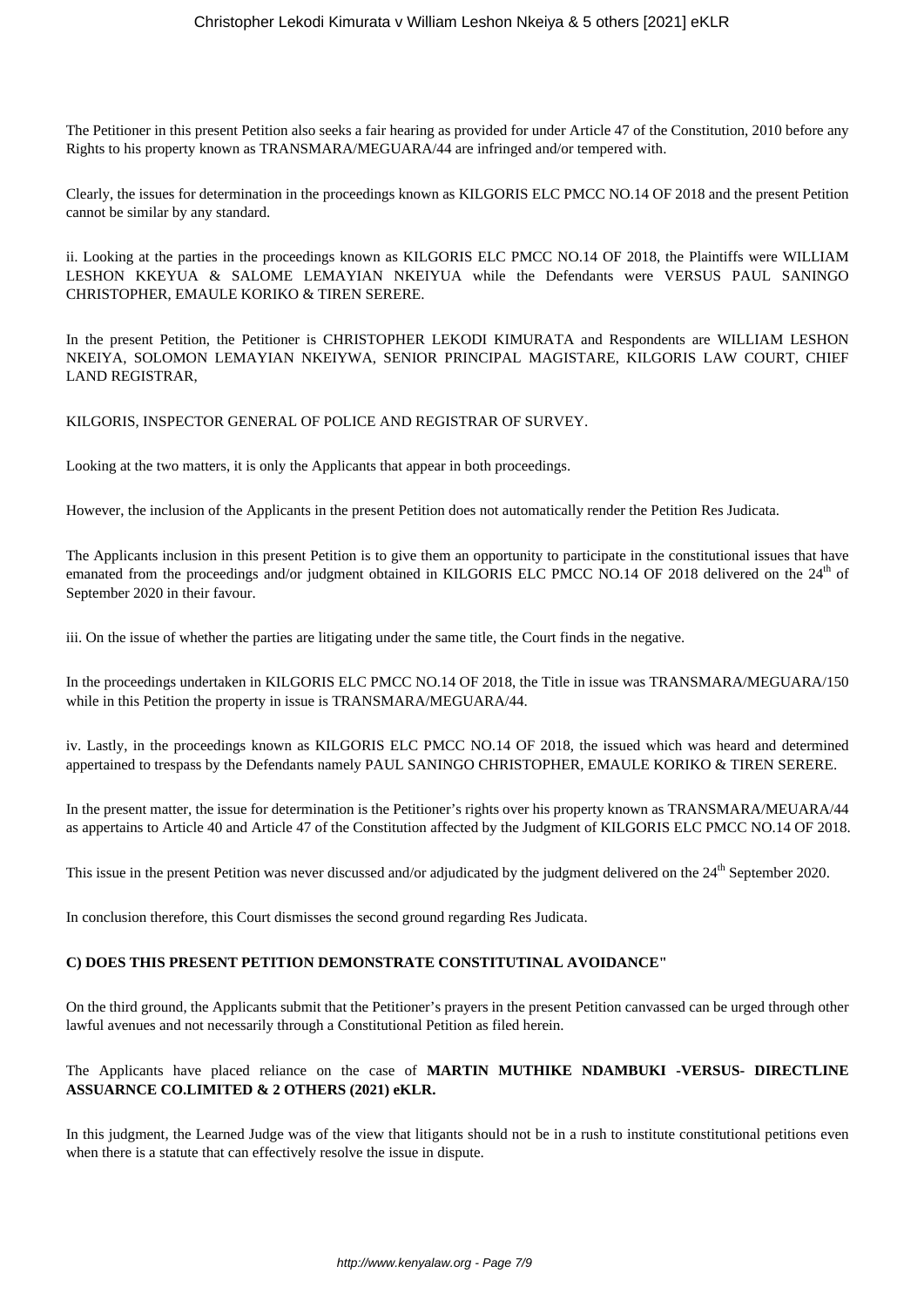The Learned Judge in that matter clearly pointed out that the prayer being sought was akin to a stay of execution order of the lower court decree which would be done under Order 42 Rule 6 of the Civil Procedure Rules.

In this Petition, it is important to clearly state that the Petitioner herein was never a party in the proceedings known as KILGORIS ELC PMCC NO.14 OF 2018.

Upon delivering its judgment on the 24<sup>th</sup> of September 2020, the Court became functus as regards the issues in those proceedings contained in KILGORIS ELC PMCC NO.14 OF 2018.

However, the judgement delivered on the 24<sup>th</sup> September 2020 created another problem in its implementation through the Decree issued on the  $24<sup>th</sup>$  September 2020 and the eviction Order of  $31<sup>st</sup>$  August 2021.

The problem at hand is that the Applicants are allegedly interfering with the proprietary rights and/or occupation of the Petitioner's property known as TRANSMARA/MEGUARA/44 thereby infringing on the Petitioner's rights as guaranteed under Article 40 of the Constitution.

The Petitioner further alleges that the judgment delivered and being implemented by the Applicants emanating from the proceedings of KILGORIS ELC PMCC NO.14 OF 2018 violated his Constitutional Rights in contravention of Article 40 and 47 of the Constitution, 2010.

At least these two allegations of Constitutional infringements amongst others if any raised by the Petitioner in this Petition cannot be adjudicated through an Appeal or Judicial Review as alleged by the Applicants.

These are issues of personal rights of the Petitioner as guaranteed in the Constitution and this Court has jurisdiction to adjudicate on the same.

In a nutshell, the Applicants ground that this Petition demonstrates constitutional avoidance is hereby dismissed.

Similarly, based on the above three findings by the Court, the Applicants grounds number 4 and 5 in the preliminary objection are also dismissed.

In conclusion, the Court hereby makes the following Orders as appertains the Preliminary Objection dated 4<sup>th</sup> October 2021.

1. The entire Preliminary Objection is hereby dismissed with costs to the Respondents.

2. The 1<sup>st</sup> and  $2<sup>nd</sup>$  Respondents are directed to file their Responses to the Petition within Fourteen (14) days from the date of delivering this Ruling.

3. The Petitioner is hereby directed to fix the main Petition for directions within the next THIRTY (30) DAYS from the delivery of this Ruling.

4. Failure to Comply with direction 3 hereinabove by the petitioner, the Conservatory Orders issued by the Court on 23<sup>rd</sup> September 2021 shall automatically be discharged.

# **DATED, SIGNED & DELIVERED VIRTUALLY IN KILGORIS ELC COURT ON 17TH DAY OF JANUARY, 2022**

## **EMMANUEL.M.WASHE**

**JUDGE**